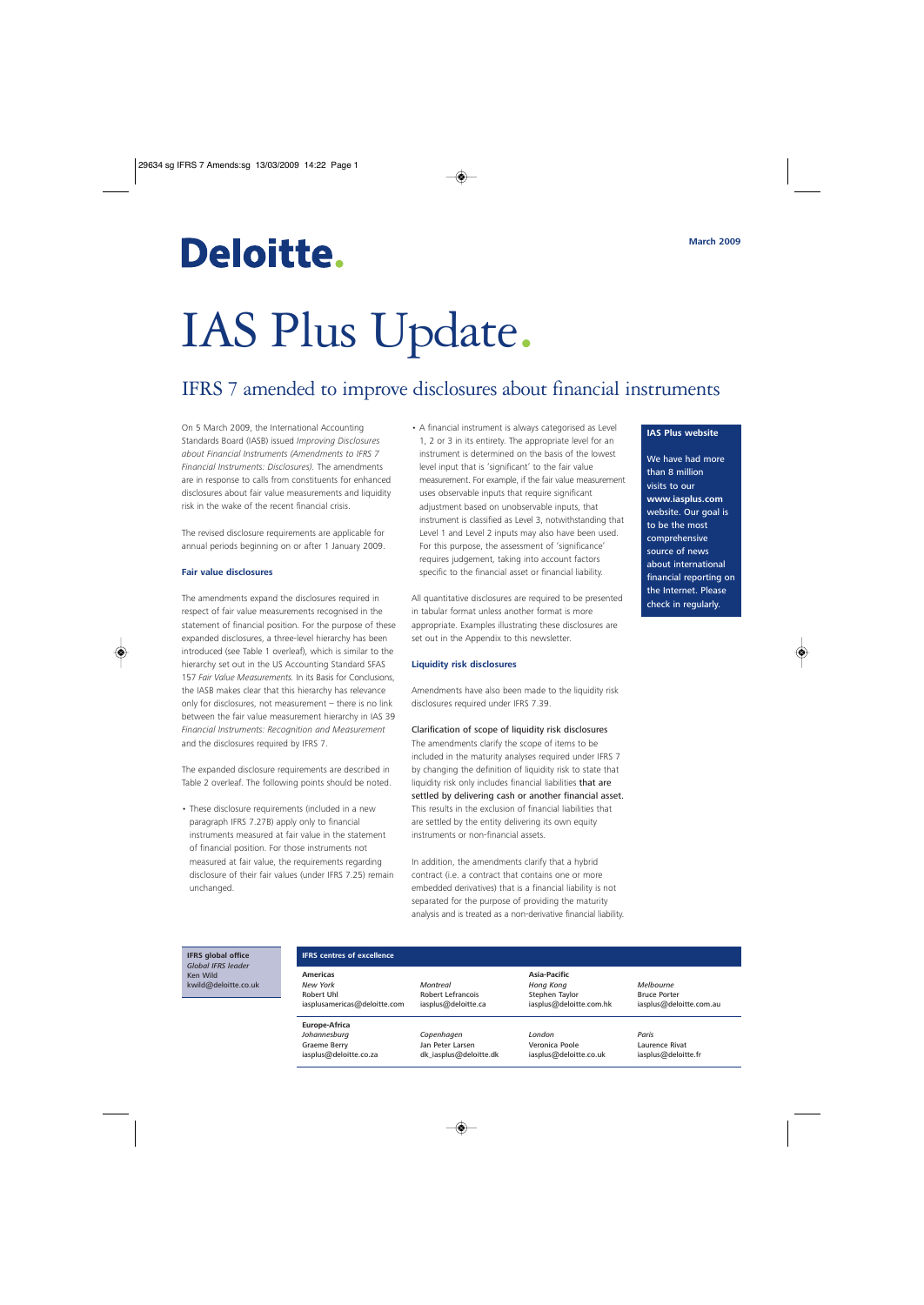#### **Table 1. Hierarchy for fair value disclosures**

| Level 1. | <b>Fair value determination</b><br>Quoted prices (unadjusted) in active markets for identical assets or liabilities.                                                                                                     |
|----------|--------------------------------------------------------------------------------------------------------------------------------------------------------------------------------------------------------------------------|
| Level 2. | <b>Fair value determination</b><br>Inputs other than quoted prices included within Level 1 that are observable for the<br>asset or liability, either directly (i.e. as prices) or indirectly (i.e. derived from prices). |
| Level 3. | <b>Fair value determination</b><br>Inputs for the asset or liability that are not based on observable market data<br>(unobservable inputs).                                                                              |

#### **Table 2. Expanded disclosure regarding fair value measurements**

For fair value measurements recognised in the statement of financial position, an entity shall disclose the following for each class of financial instruments. [IFRS 7.27B]

- 1. The **level in the fair value hierarchy** into which the fair value measurements are categorised in their entirety, segregating fair value measurements in accordance with the levels of the fair value hierarchy set out in Table 1 above.
- 2. Any **significant transfers between Level 1 and Level 2** of the fair value hierarchy and the reasons for those transfers. Transfers into each level shall be disclosed and discussed separately from transfers out of each level. For this purpose, significance shall be judged with respect to profit or loss, and total assets or total liabilities.
- 3. For fair value measurements in Level 3 of the fair value hierarchy, a **reconciliation** from the beginning balances to the ending balances, disclosing separately changes during the period attributable to the following:
	- a. total gains or losses for the period recognised in profit or loss, and a description of where they are presented in the statement of comprehensive income or the separate income statement (if presented);
	- b. total gains or losses recognised in other comprehensive income;
	- c. purchases, sales, issues and settlements (each type of movement disclosed separately); and
	- d. transfers into or out of Level 3 (e.g. transfers attributable to changes in the observability of market data) and the reasons for those transfers. For significant transfers, transfers into Level 3 shall be disclosed and discussed separately from transfers out of Level 3.
- 4. The amount of total gains or losses for the period in 3a above included in profit or loss that are attributable to gains or losses relating to those assets and liabilities held at the end of the reporting period and a description of where those gains or losses are presented in the statement of comprehensive income or the separate income statement (if presented).
- 5. For fair value measurements in Level 3, if changing one or more of the inputs to reasonably possible alternative assumptions would change fair value significantly, the entity shall state that fact and disclose the effect of those changes. The entity shall disclose how the effect of a change to a reasonably possible alternative assumption was calculated. For this purpose, significance shall be judged with respect to profit or loss, and total assets or total liabilities, or, when changes in fair value are recognised in other comprehensive income, total equity.

#### Expansion of maturity analysis

IFRS 7.39 has been amended so as to specify different liquidity risk disclosure requirements for derivative and non-derivative financial liabilities:

- for non-derivative financial liabilities (including issued financial guarantee contracts), the maturity analysis is required to show the remaining contractual maturities; and
- for derivative financial liabilities, the maturity analysis is required to include the remaining contractual maturities where these are essential for an understanding of the timing of cash flows. This would be the case for all loan commitments and in circumstances such as an interest rate swap in a cash flow hedge for a variable rate financial instrument.

The revisions to IFRS 7.39 do not specify how the maturity analysis for other derivative financial liabilities should be presented. Where contractual maturity information is not essential for an understanding of the timing of cash flows, consideration should be given to the information provided to key management personnel. One approach that may be acceptable is disclosure of cash flows based on expected maturity.

#### Enhancing the relationship between qualitative and quantitative disclosures

To enhance the relationship between the qualitative and quantitative disclosures for liquidity risk mandated by IFRS 7, the amendments require an entity to explain how the data disclosed are determined. In addition, unless already provided in the maturity analyses, entities are required to provide additional quantitative information for cash outflows included in those data that could either:

- occur significantly earlier than indicated in the data; or
- be for significantly different amounts from those indicated in the data.

Some of the other factors an entity might consider in providing the disclosures regarding how it manages liquidity risk inherent in its financial liabilities is moved from the (non-mandatory) Implementation Guidance to the (mandatory) Appendix B Application Guidance.

#### **Effective date and transition**

The amendments are effective for annual periods beginning on or after 1 January 2009. Therefore, for example, a calendar year-end entity is required to apply the amendments in its 2009 annual financial statements.

Some transitional relief is available. In the first year of application, entities are not required to provide comparative information for the new disclosures.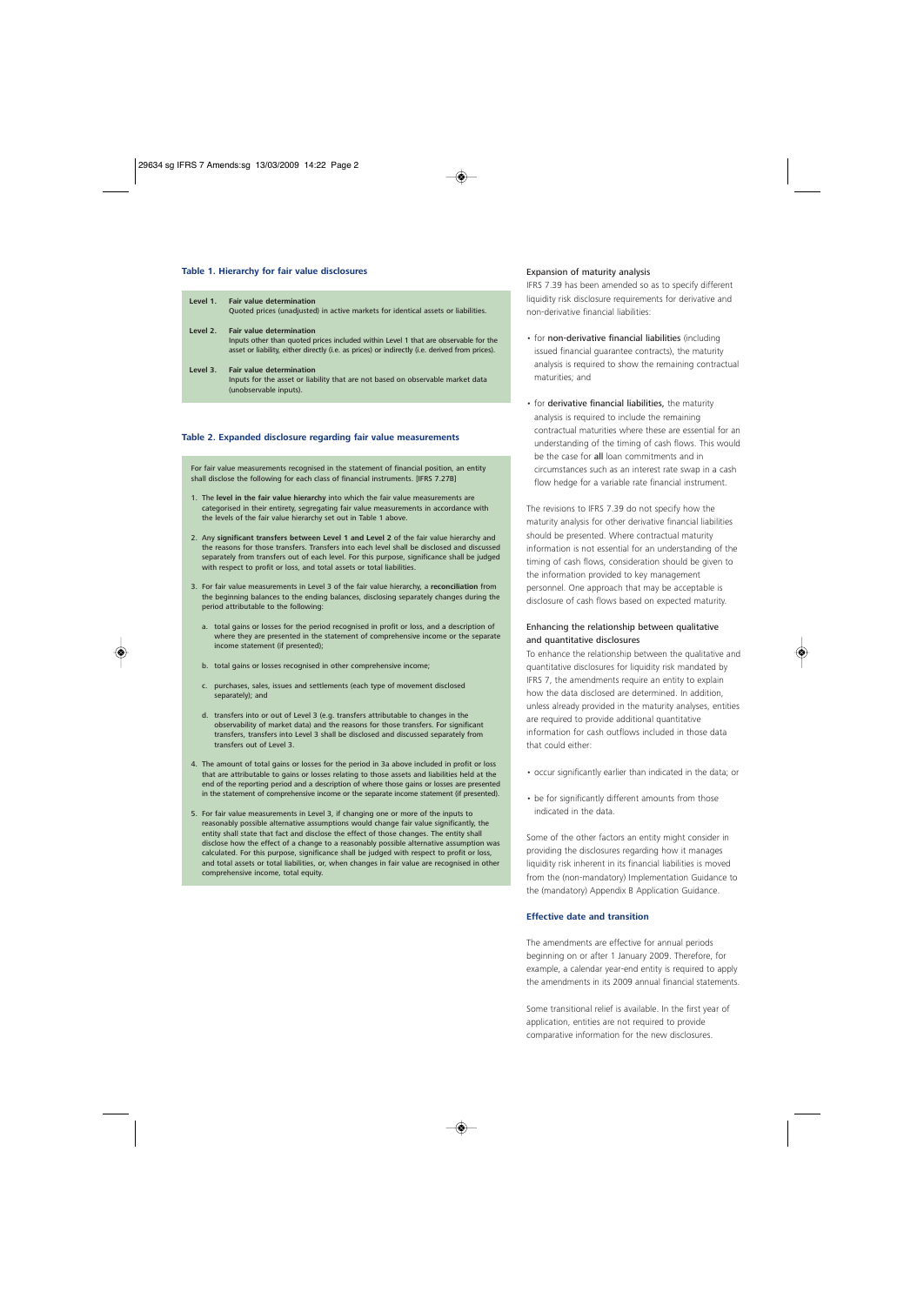## Appendix

#### **Example of fair value disclosure by fair value hiearchy level (taken from the Implementation Guidance issued with the amendments)**

#### **Assets measured at fair value**

|                                                          | Fair value measurement at end of the reporting<br>period using: |                              |                                         |                              |
|----------------------------------------------------------|-----------------------------------------------------------------|------------------------------|-----------------------------------------|------------------------------|
| <b>Description</b>                                       | 31 Dec<br>20X2                                                  | Level 1<br><b>CU</b> million | Level <sub>2</sub><br><b>CU</b> million | Level 3<br><b>CU</b> million |
| Financial assets at fair value through<br>profit or loss |                                                                 |                              |                                         |                              |
| <b>Trading securities</b>                                | 100                                                             | 40                           | 55                                      | 5                            |
| Trading derivatives                                      | 39                                                              | 17                           | 20                                      | $\overline{2}$               |
| Available-for-sale financial assets                      |                                                                 |                              |                                         |                              |
| <b>Equity investments</b>                                | 75                                                              | 30                           | 40                                      | 5                            |
| <b>Total</b>                                             | 214                                                             | 87                           | 115                                     | 12                           |

Note: Comparative information also has to be presented (unless the transitional provisions of the amendments apply) and a similar table might be presented for financial liabilities.

#### **Disclosure example of reconciliation of Level 3 fair values (taken from the Implementation Guidance issued with the amendments)**

#### **Assets measured at fair value based on Level 3**

|                                                                                                                             | Fair value measurement at the end of the reporting period       |                                                           |                                                          |                   |  |
|-----------------------------------------------------------------------------------------------------------------------------|-----------------------------------------------------------------|-----------------------------------------------------------|----------------------------------------------------------|-------------------|--|
|                                                                                                                             | <b>Financial assets at fair value</b><br>through profit or loss |                                                           | Available-for-sale<br>financial assets                   | <b>Total</b>      |  |
|                                                                                                                             | <b>Trading</b><br><b>securities</b><br><b>CU million</b>        | <b>Trading</b><br><b>derivatives</b><br><b>CU million</b> | <b>Equity</b><br><b>investments</b><br><b>CU million</b> | <b>CU million</b> |  |
| Opening balance                                                                                                             | 6                                                               | 5                                                         | $\overline{4}$                                           | 15                |  |
| Total gains or losses                                                                                                       |                                                                 |                                                           |                                                          |                   |  |
| in profit or loss                                                                                                           | (2)                                                             | (2)                                                       |                                                          | (4)               |  |
| in other comprehensive<br>income                                                                                            |                                                                 |                                                           | (1)                                                      | (1)               |  |
| Purchases                                                                                                                   | 1                                                               | $\overline{2}$                                            | $\overline{2}$                                           | 5                 |  |
| Issues                                                                                                                      |                                                                 |                                                           |                                                          |                   |  |
| <b>Settlements</b>                                                                                                          |                                                                 | (1)                                                       |                                                          | (1)               |  |
| Transfers out of Level 3                                                                                                    |                                                                 | (2)                                                       |                                                          | (2)               |  |
| <b>Closing balance</b>                                                                                                      | 5                                                               | $\overline{2}$                                            | 5                                                        | 12                |  |
| Total gains or losses for the<br>period included in profit or<br>loss for assets held at the<br>end of the reporting period | (1)                                                             | (1)                                                       |                                                          | (2)               |  |

**Gains or losses included in profit or loss for the period (above) are presented in trading income and in other income as follows:**

|                                                                                                                       | <b>Trading income</b> |
|-----------------------------------------------------------------------------------------------------------------------|-----------------------|
| Total gains or losses included in profit or loss for the period                                                       | (4)                   |
| Total gains or losses for the period included in profit or loss for assets held<br>at the end of the reporting period |                       |

Note: Comparative information also has to be presented (unless the transitional provisions of the amendments apply) and a similar table might be presented for financial liabilities.